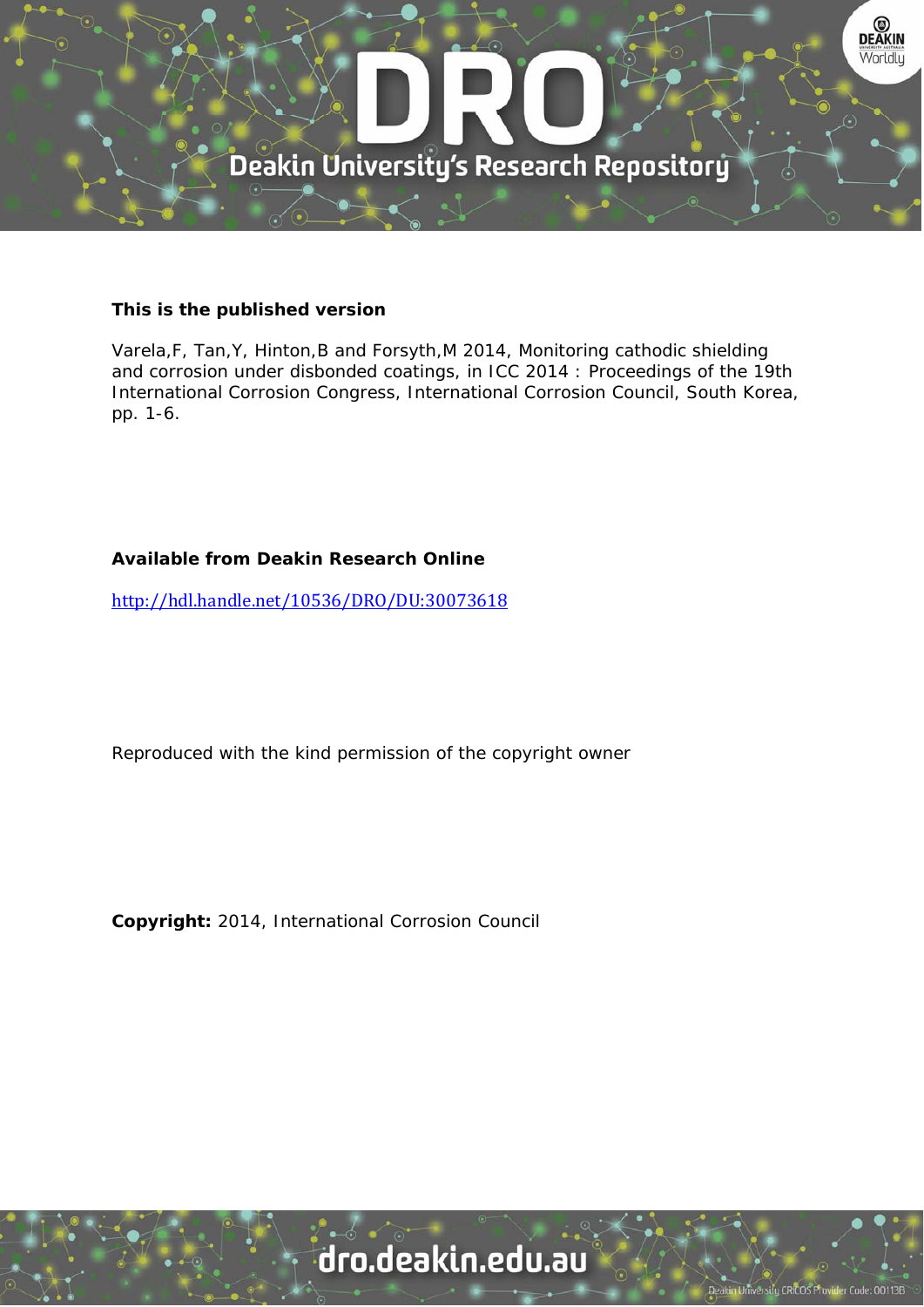# **MONITORING CATHODIC SHIELDING AND CORROSION UNDER DISBONDED COATINGS**

## **F. Varela, M. YJ Tan, B. Hinton, M. Forsyth Institute for Frontier Materials, Deakin University, Victoria 3220, Australia**

**ABSTRACT:** This work presents a novel corrosion monitoring probe designed for simulating the conditions developed under disbonded coatings and for measuring current densities and their distribution over a simulated pipeline surface. The probe's concept was experimentally evaluated via immersion tests under Cathodic Protection (CP) in high resistivity aqueous solution. Under the disbonded area, anodic currents as well as cathodic currents were both measured. Anodic current densities were used to calculate metal losses by means of Faraday's law. Calculated corrosion patterns were compared with corrosion damage observed at the probe's surface after a period of test. The probe's working principles are explained in terms of simple electrochemistry.

**Keywords:** Pipeline, Steel, Disbonded coating, Cathodic protection, Corrosion monitoring.

#### **1. INTRODUCTION**

Corrosion monitoring is often based on the simulation of environmental conditions on a large and complex structure such as a buried pipeline using a small probe, and the measurement of the thermodynamics and kinetics of corrosion processes occurring on the probe surface. If corrosion processes are properly simulated, the probe can provide useful information on corrosion over the larger structure. This concept has been successfully implemented in many industries such as the petrochemical industry, however, corrosion monitoring of underground pipelines remains a challenge. The highly resistive soil environment, the use of impressed current cathodic protection (CP) systems and the presence of barrier coatings make corrosion monitoring difficult. For instance CP introduces a great complication to traditional electrochemical corrosion monitoring techniques because they are only applicable around the open circuit potential [\[1-3\]](#page-5-0). The application of nonelectrochemical techniques such as corrosion coupons can also be difficult for underground applications because of the need for costly underground installation/extractions. Corrosion coupons would only be able to provide time averaged information after a long exposure to the environment. Electrical resistance probes can provide in-situ data, however in principle they are unable to measure localised corrosion because localised damages such as pitting may not lead to any significant change in electric resistance. Unfortunately localised forms of corrosion are often the type of attack found in pipelines.

On the other hand, the use of barrier coatings on pipelines introduces some other complexities for corrosion monitoring. For instance a common form of pipeline damage is related to coating disbondment that generates a crevice between the disbonded coating film and the metallic pipe. This type of coating defect requires particular attention since it is found to be related to the most severe localised corrosion issues in pipelines [\[4-7\]](#page-5-1). It is known from published modelling and experimental works that the environment under disbonded coatings deviates significantly from the bulk. Due to the shielding of CP currents and isolation of the external environment, the crevice area develops a complex environment with high cation concentrations [\[8-11\]](#page-5-2), high pH (in most cases) [\[8-10,](#page-5-2) [12-17\]](#page-6-0), negligible oxygen [\[9,](#page-5-3) [10,](#page-5-4) [12,](#page-6-0) [15-18\]](#page-6-1) and a gradient of potentials [\[8,](#page-5-2) [9,](#page-5-3) [11-22\]](#page-5-5). The initiation and propagation of localised corrosion under disbonded pipeline coatings are considered to be extremely challenging to monitor; at present there is no sensor technology that possesses the abilities of providing in-situ information regarding them [\[19\]](#page-6-2).

The purpose of this paper is to develop a new CP compatible localised corrosion monitoring method for the pipeline industry. The most important component of the method is a novel corrosion monitoring probe that is capable of simulating the evolution of the environment under disbonded coatings and measure the initiation and propagation of localised corrosion under disbonded pipeline coatings under CP.

#### **2. METHOD AND EXPERIMENTAL PROCEDURE**

As shown in Figure 1, a novel corrosion monitoring probe was designed for simulating and evaluating current density profiles along a simulated coating disbondment area. The probe's design is based on an interconnected electrode array.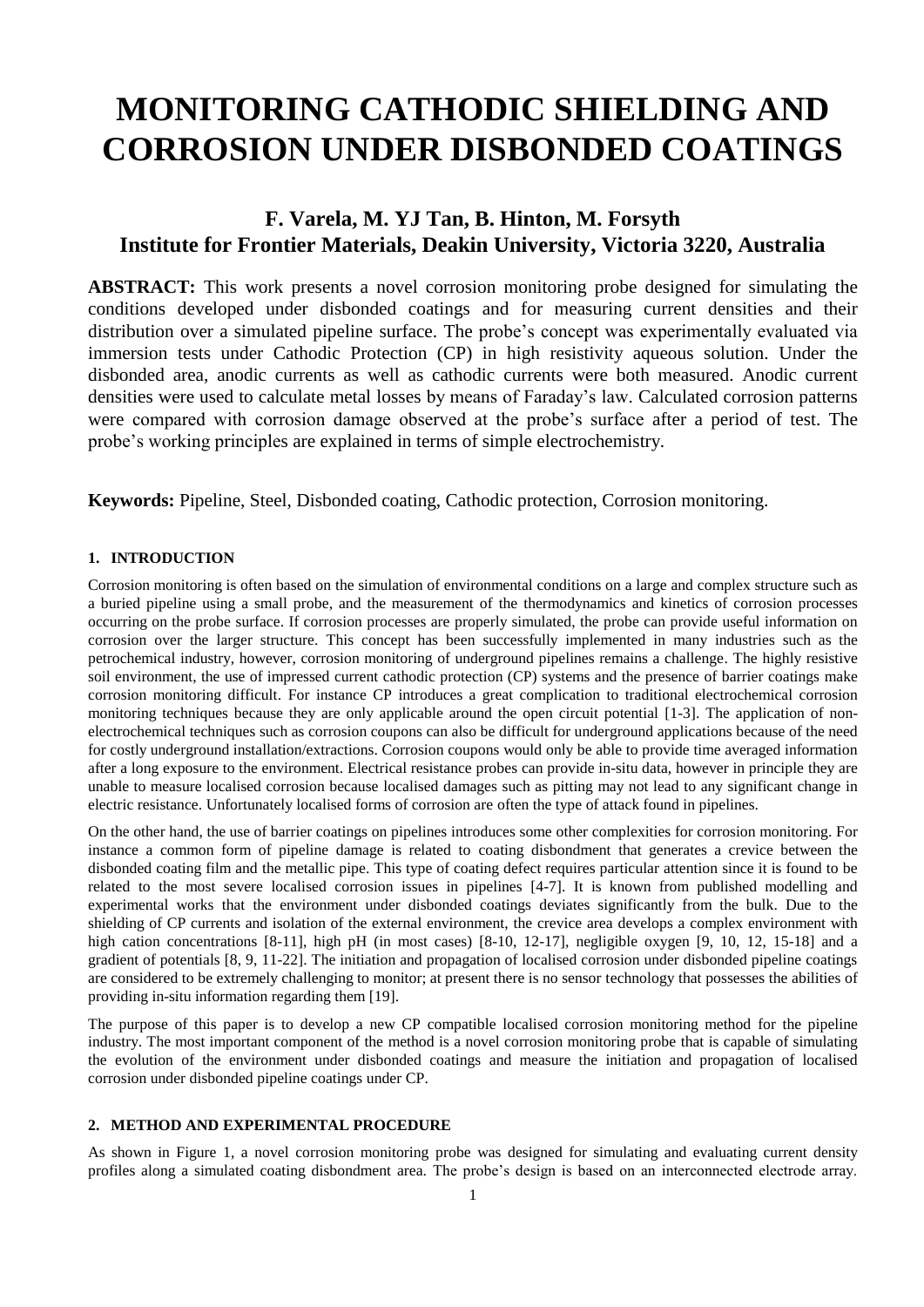Closely packed electrode arrays allow the simulation of a metallic surface while independent electrochemical measurements between wires can be performed [\[23,](#page-6-3) [24\]](#page-6-4). This design allows proper simulation of the gradients of pH, nonuniform oxygen distribution and lack of CP effectiveness by exposing the array to inhomogeneous conditions under a simulated disbonded coating layer.

#### **2.1 Experimental Setup**

For the proof of concept, a probe was made based on a Wire Beam Electrode (WBE) consisting of a one hundred 1.59mm diameter UNS no. G0350 wires mounted in epoxy in a 10 by 10 array of 18.5 by 18.5mm. Figure 1 presents a schematic view of this electrode array and the rest of the probe assembly. To simulate a perfectly CP shielding disbonded coating, a polymethyl methacrylate (PMMA) cover was used. The cover did not shield the whole array; instead the first two rows of electrodes were left to simulate a coating defect. A rubber seal was used to prevent the solution ingress around the edges of the electrode array. This seal was held in place by a groove machined in the PMMA cover. The array surface was abraded to 1200 grit using silicon carbide paper and using water as lubricant. After abrading, the array was immediately rinsed with ethanol and acetone. The simulated disbonded coating was then installed on top of the array using four stainless steel 316 screws. To achieve an even crevice gap of 0.25mm, cellophane film fragments were used



Figure 1. New probe's assembly

as spacers by placing them in the locations indicated in figure 1. A schematic representation of the experimental setup used is presented in figure 2. The probe was installed in a 2.5L electrochemical cell.

The probe was connected to a programmable multiplexer and measuring instrument using computer cables. To measure the net current values at each electrode, a Zero Resistance Ammeter (ZRA) was interconnected between WE1 and WE2. At any time 99 electrodes were connected to WE1 and the remaining electrode was connected to the WE2 (see Figure 2). All



Figure 2. Experimental set up

performed in duplicates at room temperature (22ºC).

potentials were measured against a Ag/AgCl/Sat. KCl reference electrode (Ref.). The ZRA allowed to achieve the same electrical potential between WE1 and WE2, maintaining all electrodes constantly under CP. CP was applied by fixing the probe's potential at  $-760 \text{mV}_{\text{Ag/AgCl}}$  (- $850mV<sub>CSE</sub>$ , using a potentiostat in a traditional three electrodes configuration where WE1 was used as working electrode (WE). Counter Electrodes (CE) consisted of two Ø4.5mm graphite rods of 120mm long were immersed in the test solution to provide CP to the system. To minimize IR drops, a Luggin capillary was used.

A test solution representative of highly resistive soils was used in this test. The 5000 ohm.cm,  $0.001M$  Na<sub>2</sub>SO<sub>4</sub> test solution was prepared from analytical grade reagents and ASTM D1193 ultrapure water [\[25\]](#page-6-5). Air was purged through the solution for at least 2h before the test to ensure an initial oxygen saturation concentration. The test was performed in an open to air condition. During the test, current scans were performed every 20min for the 23h immersion period. Tests were

A post processing script for MATLAB was used to analyse the local current data recorded by the ZRA. This script constructed current density distribution maps based on the ZRA data, the multiplexer scanning sequence and the electrodes addresses. Current densities were calculated based on the area of a single electrode  $(1.98$ mm<sup>2</sup>). An Evan's diagram, as shown in Figure 3, was used to aid the interpretation of the current distribution maps. A metal losses map was also calculated by applying Faraday's law to the accumulated charge of the anodic currents registered by the probe.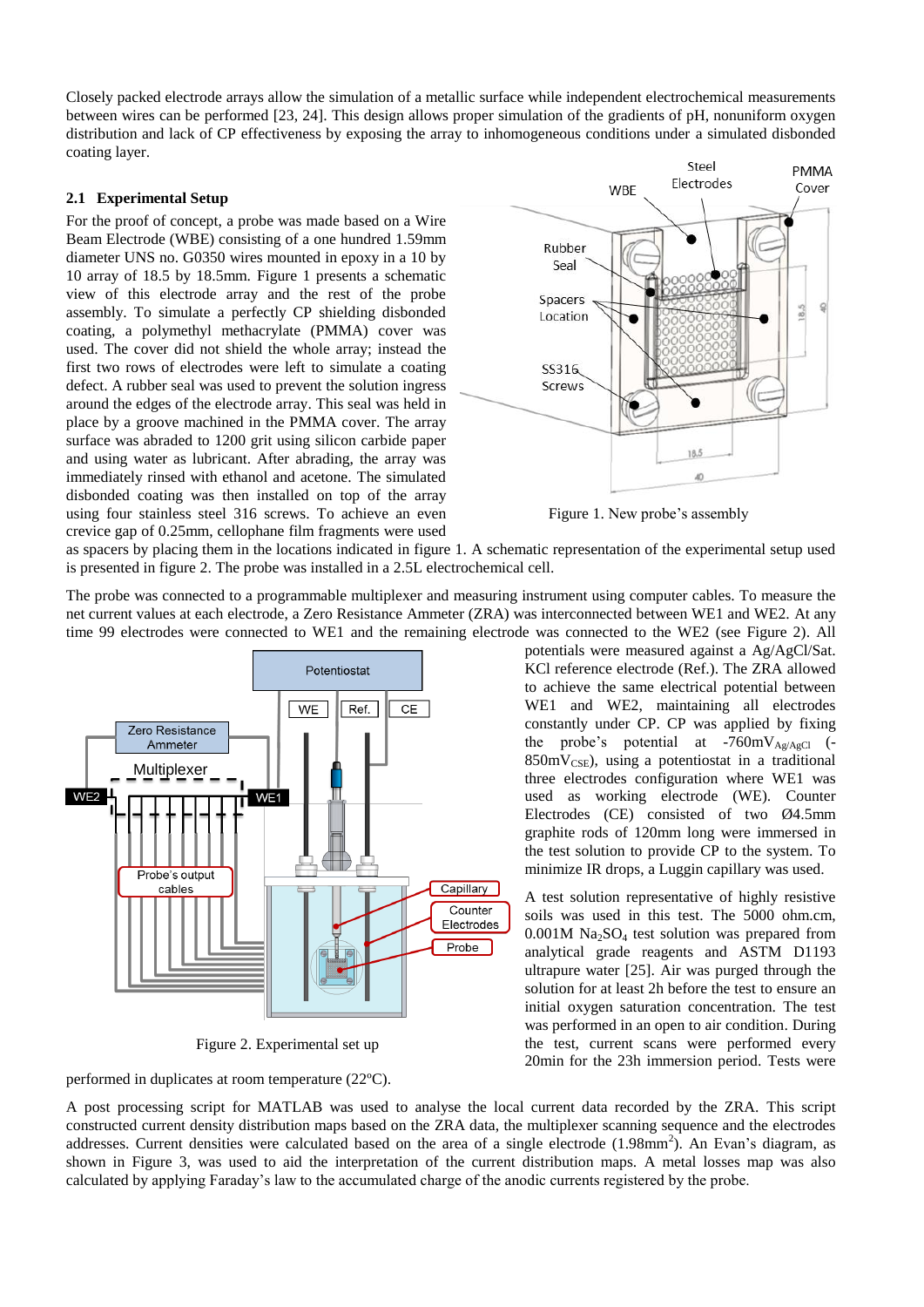#### **3. RESULTS AND DISSCUSION**

Figure 4 presents the current density distribution maps obtained by the probe at different immersion times over a 22 hour test period. Anodic current densities are represented by positive values while cathodics are represented by negatives values. The first two rows of each current density map corresponds to the uncovered electrodes area (simulating coating defect areas), while the rest show the behaviour within the area under the crevice (simulating disbonded coating areas).

In general, large cathodic current densities were found at the uncovered electrode areas. Anodic current densities were only detected under the disbonded area and the value decreased as the test progressed. The CP current profiles obtained with the probe (see Figure 4) correlate well with the results presented in other published works where significantly larger cathodic current densities were reported at the crevice opening [\[11,](#page-5-5) [18,](#page-6-6) [20,](#page-6-7) [26,](#page-6-8) [27\]](#page-6-9). However, anodic current densities were rarely reported before, they were detected occasionally as insolates data points and were often disregarded [\[26,](#page-6-8) [27\]](#page-6-9). Particularly, Li et al. [\[20\]](#page-6-7) reported anodic current densities at an electrode being preferentially corroded under a simulated disbonded coating, but no explanation regarding how their segmented electrode was capable of detecting anodic currents under CP was presented.

A key concept needed to understand the probe's working principle is that the current registered by each electrode of the array is net current resulting from all anodic and cathodic processes occurring at its surface. Consequently, the factors affecting this process along the crevice and uncovered areas have a marked effect on the currents registered. It has been previously reported in the literature that parameters such as potential [\[8,](#page-5-2) [9,](#page-5-3) [11-22\]](#page-5-5), pH [\[8-10,](#page-5-2) [12-17\]](#page-6-0), oxygen concentration [\[9,](#page-5-3) [10,](#page-5-4) [12,](#page-6-0) [15-18\]](#page-6-1) and concentration of other species [\[8-11\]](#page-5-2) change considerably along disbonded areas. At the CP potential evaluated in this work (it is the minimum protection potential accepted by pipeline industry), dissolved oxygen concentration is the main factor affecting the cathodic reactions rate.

A schematic Evan's diagram showing the effect of oxygen depletion on the currents measured by the array is presented in Figure 3. The larger oxygen reduction limiting current case  $(i_{Lim,1})$  represents the conditions at the uncovered electrodes,

where the oxygen concentration is high. At this location, cathodic current densities  $(i_{Lim,1})$  are larger than anodic current  $(i_{corr.CP})$  and therefore, the net current densities measured by the array electrodes  $(I_{\text{M1}})$  are cathodic despite some anodic reaction (i.e. corrosion reaction) may still take place  $(i_{corr.CP} > 0)$ . When considering the lower oxygen reduction limiting current case  $(i_{Lim,2})$  that corresponds to the nearly depleted oxygen environment in the crevice area, the anodic current densities  $(i_{corr,CP})$  could be larger than cathodic currents  $(i_{Lim.2})$ . Consequently, the current densities measured at this location are anodic  $(I_{M2})$  even though both locations were considered at same CP potential in this hypothetical case. In real systems, the local CP potential within the crevice could be less negative than at its opening. In addition, pH and other solution compositional changes may also affect the anodic reaction rate. Nevertheless, none of these changes affect the rate of the diffusion controlled cathodic



Figure 3. Schematic Evan's diagram of the probe's working principle

reaction, and consequently, in the absence of other cathodic reaction, the measurement of anodic current densities under the simulated disbonded coating should remain valid. We believe this discussion explains the electrode array's capability to detect anodic currents under CP under disbonded coatings.

Figure 5 shows a comparison between the appearance of the electrode array surface at the end of the test period and the metal losses calculated form the probes data. A photograph of the electrode array is presented in Figure 5a where corrosion can be observed mainly on areas under the simulated disbonded coating. Figure 5b presents the metal losses calculated based on the anodic current densities detected by the probe using Faraday's law. The calculated metal losses, expressed as the thickness reduction after 23hs of exposure, shown values below 0.2µm indicating the high sensitivity of the probe. When comparing the measured (Fig. 5b) and actual (Fig. 5a) corrosion patterns, a good correlation in the general corrosion patterns for the electrodes located within the crevice is found. However, no metal loses were detected at the top three rows of electrodes. As was explained before, the high oxygen concentration at these locations prevents the probe from measuring anodic current densities at these locations. A more advanced data analysis technique capable of estimating corrosion from the cathodic current densities measured by the array at this location is being developed to overcome this limitation and will be published elsewhere.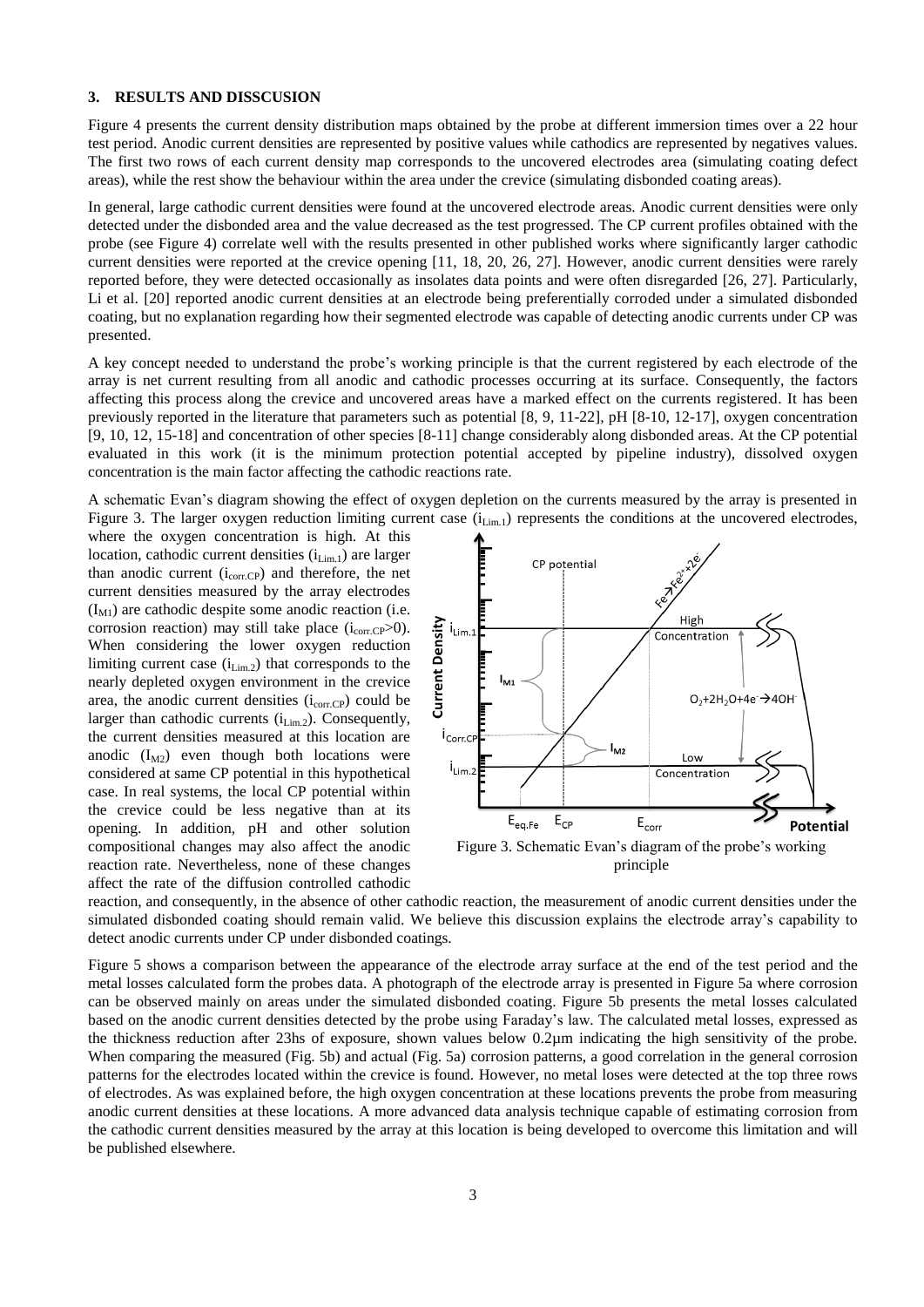

Figure 4. Current density distribution maps at several immersion times in  $0.001M$  Na<sub>2</sub>SO<sub>4</sub> at -760mV<sub>Ag/AgCl</sub>.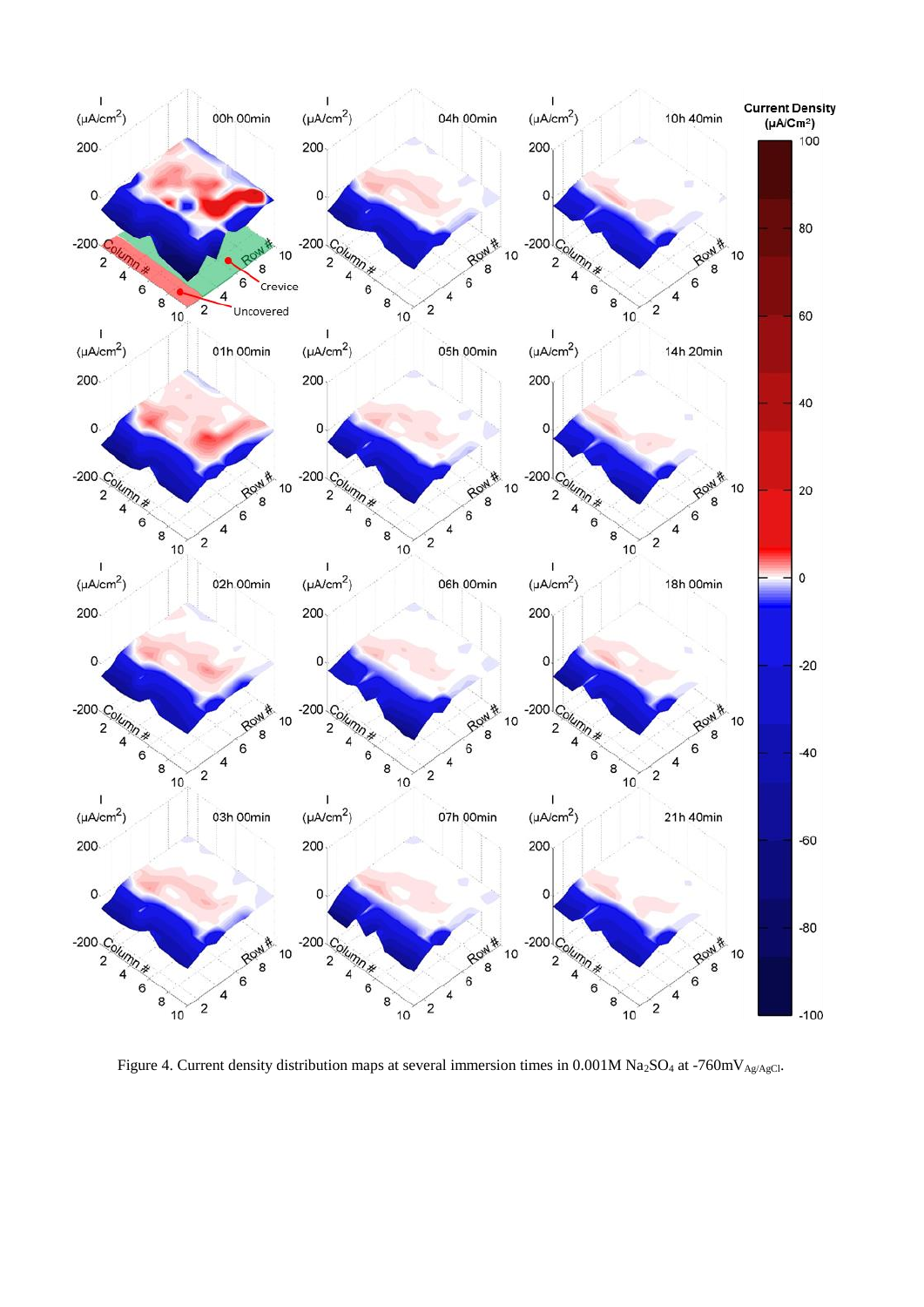

Figure 5. Comparison between actual (a) and measured (b) corrosion patterns.

#### **CONCLUSIONS**

A new probe has been designed to perform electrochemical measurements of corrosion rates, as well as CP effectiveness, under cathodically protected disbonded coatings in highly resistive media. The probe's capability to measure anodic current densities under CP, without requiring its interruption, was demonstrated in high resistivity aqueous solution. The pattern of calculated metal losses correlated well with the corrosion products distribution observed at the array surface.

#### **ACKNOWLEDGMENTS**

This work was funded by the Energy Pipelines CRC, supported through the Australian Government's Cooperative Research Centres Program. The funding and in-kind support from the APIA RSC is gratefully acknowledged.

#### **REFERENCES**

<span id="page-5-0"></span>[1] Jankowski J, Electrochemical methods for corrosion rate determination under cathodic polarisation conditions - A review part I - DC methods, Corrosion Reviews 20(3) (2002) 159-177.

[2] Jankowski J, Electrochemical methods for corrosion rate determination under cathodic polarisation conditions - A review part 2 - AC methods, Corrosion Reviews 20(3) (2002) 179-200.

[3] Varela Facundo, Tan Yong Jun, Forsyth Maria, Hinton Bruce and Bonar Craig, A review of techniques for the monitoring of cathodic shielding and corrosion under disbonded coatings, (In) Proc. 53th Annual Conference of the Australasian Corrosion Association, 2013, Brisbane, Australia.

<span id="page-5-1"></span>[4] Shipilov SA and Le May I, Structural integrity of aging buried pipelines having cathodic protection, Engineering Failure Analysis 13(7) (2006) 1159-1176.

[5] Abedi SS, Abdolmaleki A and Adibi N, Failure analysis of SCC and SRB induced cracking of a transmission oil products pipeline, Engineering Failure Analysis 14(1) (2007) 250-261.

[6] Hasan F, Iqbal J and Ahmed F, Stress corrosion failure of high-pressure gas pipeline, Engineering Failure Analysis 14(5) (2007) 801-809.

[7] Manfredi C and Otegui JL, Failures by SCC in buried pipelines, Engineering Failure Analysis 9(5) (2002) 495- 509.

<span id="page-5-2"></span>[8] Yan M, Wang J, Han E and Ke W, Local environment under simulated disbonded coating on steel pipelines in soil solution, Corrosion Science 50(5) (2008) 1331-1339.

<span id="page-5-3"></span>[9] Song FM and Sridhar N, Modeling pipeline crevice corrosion under a disbonded coating with or without cathodic protection under transient and steady state conditions, Corrosion Science 50(1) (2008) 70-83.

<span id="page-5-4"></span>[10] Chin DT and Sabde GM, Modeling Transport Process and Current Distribution in a Cathodically Protected Crevice, Corrosion 56(8) (2000) 783-793.

<span id="page-5-5"></span>[11] Xu J, Sun C, Yan M and Wang F, Electrochemical behavior of steel A36 under disbonded coating in the presence of sulfate-reducing bacteria, Materials Chemistry and Physics 142(2–3) (2013) 692-700.